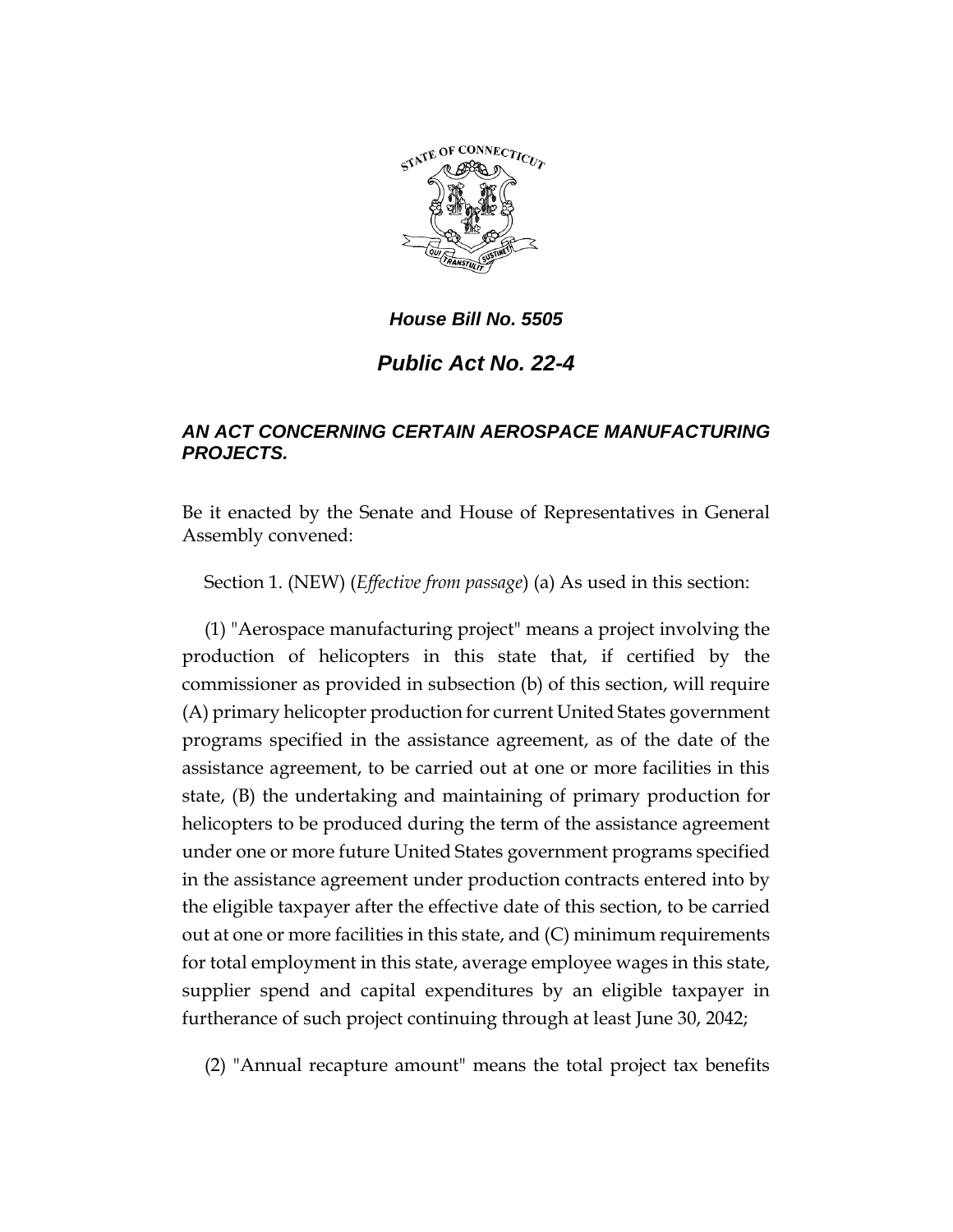utilized by an eligible taxpayer divided by ten;

(3) "Assistance agreement" means a contract entered into between the commissioner and an eligible taxpayer in accordance with subsection (c) of this section, including any amendments to or extensions of such contract;

(4) "Average wage requirement" means, for compliance years commencing on or after July 1, 2022, and prior to July 1, 2032, an average annual wage for full-time employees in this state that is not less than the amounts specified in the assistance agreement;

(5) "Benefit period" means the period commencing on the effective date of the assistance agreement and ending on June 30, 2032;

(6) "Capital expenditure" means bona fide costs to the wholly-owned subsidiary and its subsidiaries for: (A) Acquisition of lands, buildings, machinery, equipment or any combination thereof; (B) site and infrastructure improvements; (C) planning costs; (D) research and development expenses, as defined in section 12-217n of the general statutes, revision of 1958, revised to January 1, 2021, and including, but not limited to, development of new products and markets; and (E) development of diversification strategies, including plans for regional diversification strategies and consultants required for the completion of such strategies and plans;

(7) "Capital expenditure requirement" means, for compliance years commencing on or after July 1, 2022, and prior to July 1, 2032, a total annual amount of capital expenditures made in this state by the whollyowned subsidiary that is not less than:

(A) Seventy million two hundred thousand dollars for the compliance year ending June 30, 2023;

(B) Seventy-one million one hundred thousand dollars for the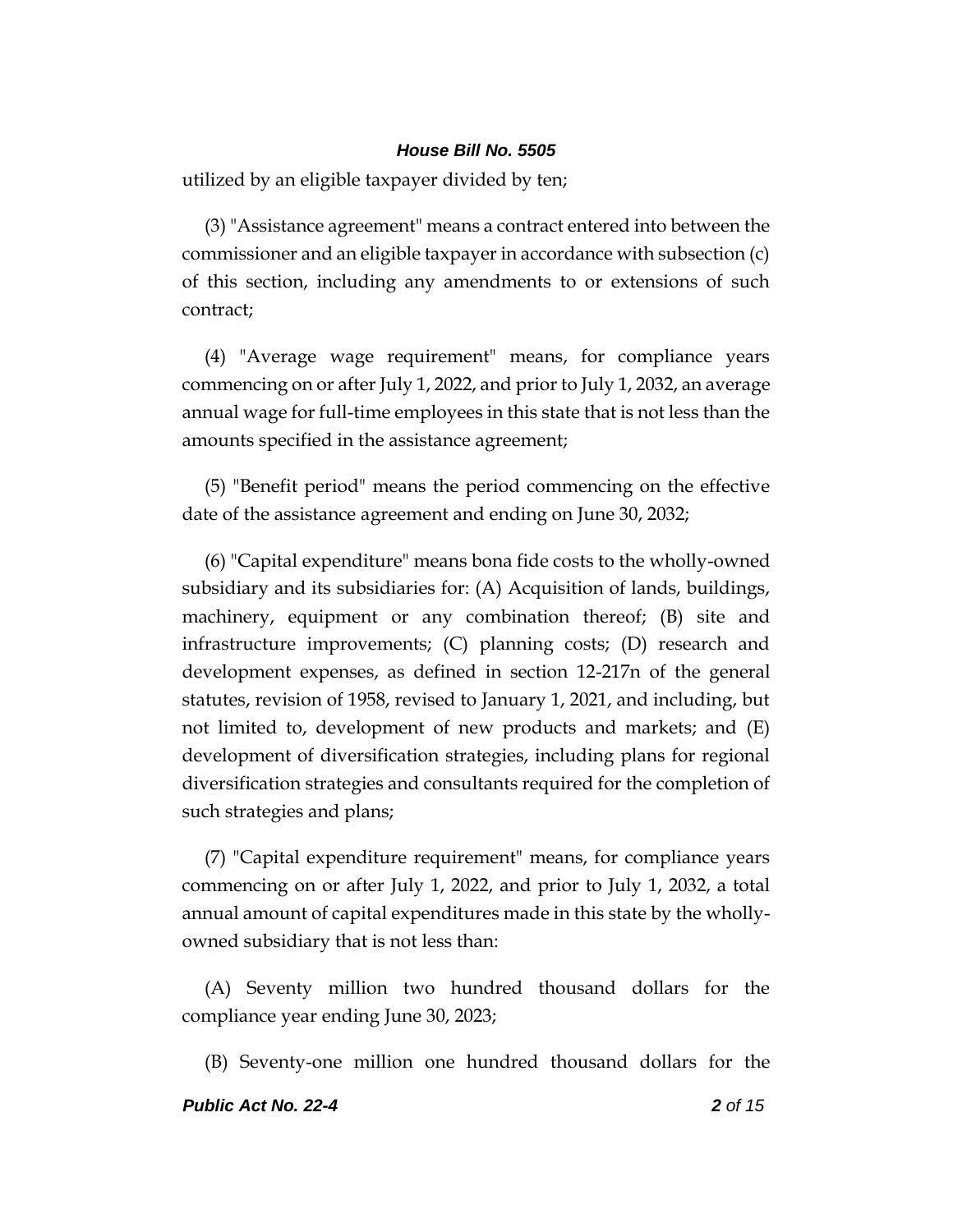compliance year ending June 30, 2024;

(C) Seventy-two million nine hundred thousand dollars for the compliance year ending June 30, 2025;

(D) Seventy-three million eight hundred thousand dollars for the compliance year ending June 30, 2026;

(E) Seventy-five million six hundred thousand dollars for the compliance year ending June 30, 2027;

(F) Seventy-seven million four hundred thousand dollars for the compliance year ending June 30, 2028;

(G) Seventy-eight million three hundred thousand dollars for the compliance year ending June 30, 2029;

(H) Eighty million one hundred thousand dollars for the compliance year ending June 30, 2030;

(I) Eighty-one million nine hundred thousand dollars for the compliance year ending June 30, 2031; and

(J) Eighty-three million seven hundred thousand dollars for the compliance year ending June 30, 2032;

(8) "Commissioner" means the Commissioner of Economic and Community Development;

(9) "Company" means an entity with a place of business or a whollyowned subsidiary located in this state and the direct and indirect subsidiaries and affiliates of such entity;

(10) "Compliance year" means each twelve-month period commencing July first and continuing through June thirtieth of the following year, provided the initial compliance year shall commence on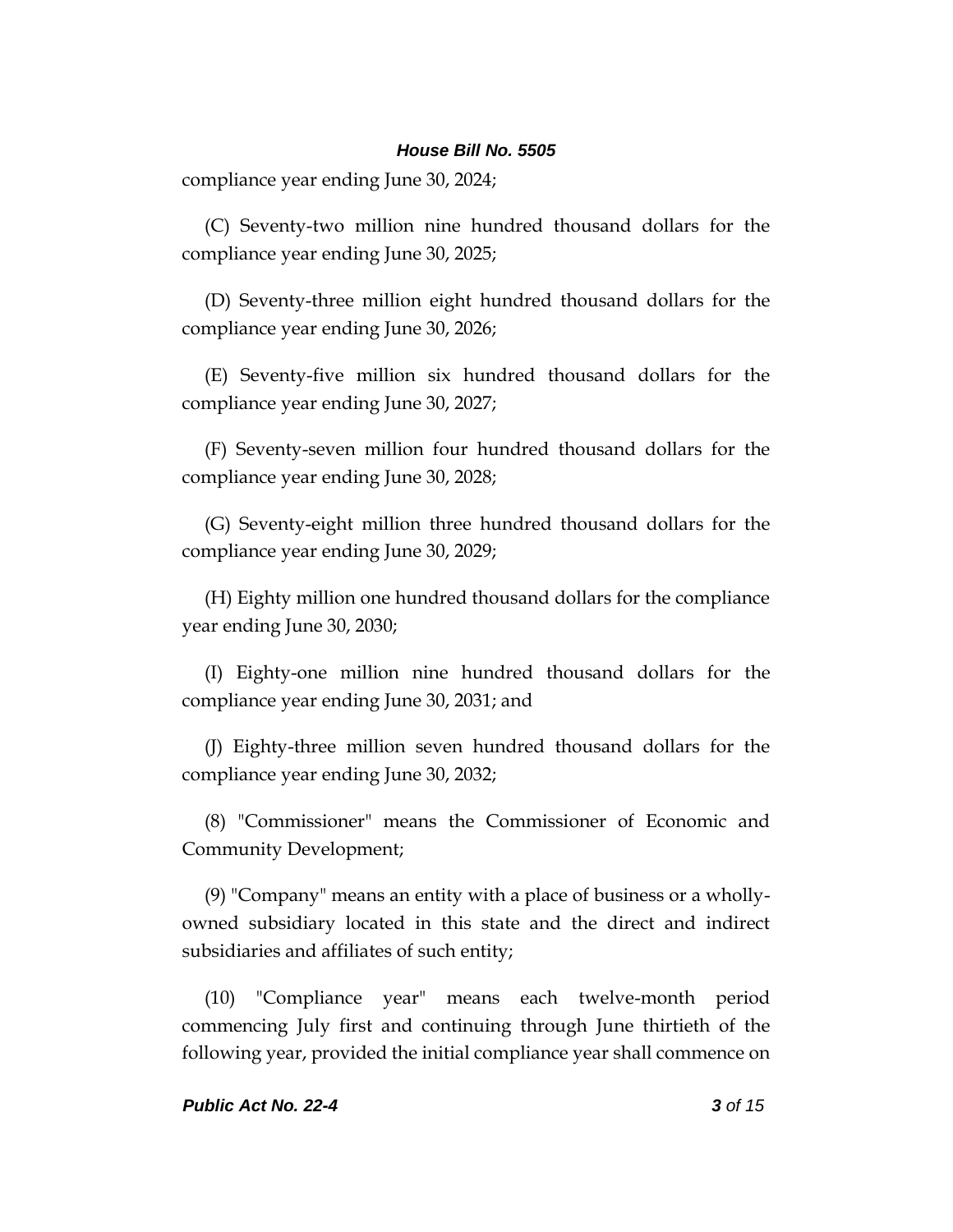July 1, 2022, and end on June 30, 2023, and the last compliance year shall commence on July 1, 2031, and end on June 30, 2032. "Annual" refers to a compliance year;

(11) "Contract year" means each twelve-month period commencing July first and continuing through June thirtieth of the following year, provided the initial contract year shall commence on July 1, 2022, and end on June 30, 2023, and the last contract year shall commence on July 1, 2041, and end on June 30, 2042;

(12) "Corporation business tax" means the tax due under chapter 208 of the general statutes;

(13) "Eligible taxpayer" means a company that, at the time application is made under subsection (b) of this section, (A) is engaged in the aerospace industry, (B) employs not less than seven thousand individuals in this state, (C) operates the company's primary helicopter production facility for its current United States government programs in this state, (D) plans to bid on a production contract or contracts for a helicopter under one or more United States government programs, and (E) has a wholly-owned subsidiary with production facilities and its headquarters, as set forth in the assistance agreement, in this state prior to the effective date of this section;

(14) (A) "Employee requirement" means, for compliance years commencing on or after July 1, 2022, and prior to July 1, 2032:

(i) A minimum level of full-time employees in this state that is not less than an average of seven thousand three hundred seventy-five for each compliance year if the eligible taxpayer has entered into a production contract for one United States government program specified in the assistance agreement; and

(ii) A minimum level of full-time employees in this state that is not less than an average of seven thousand five hundred for each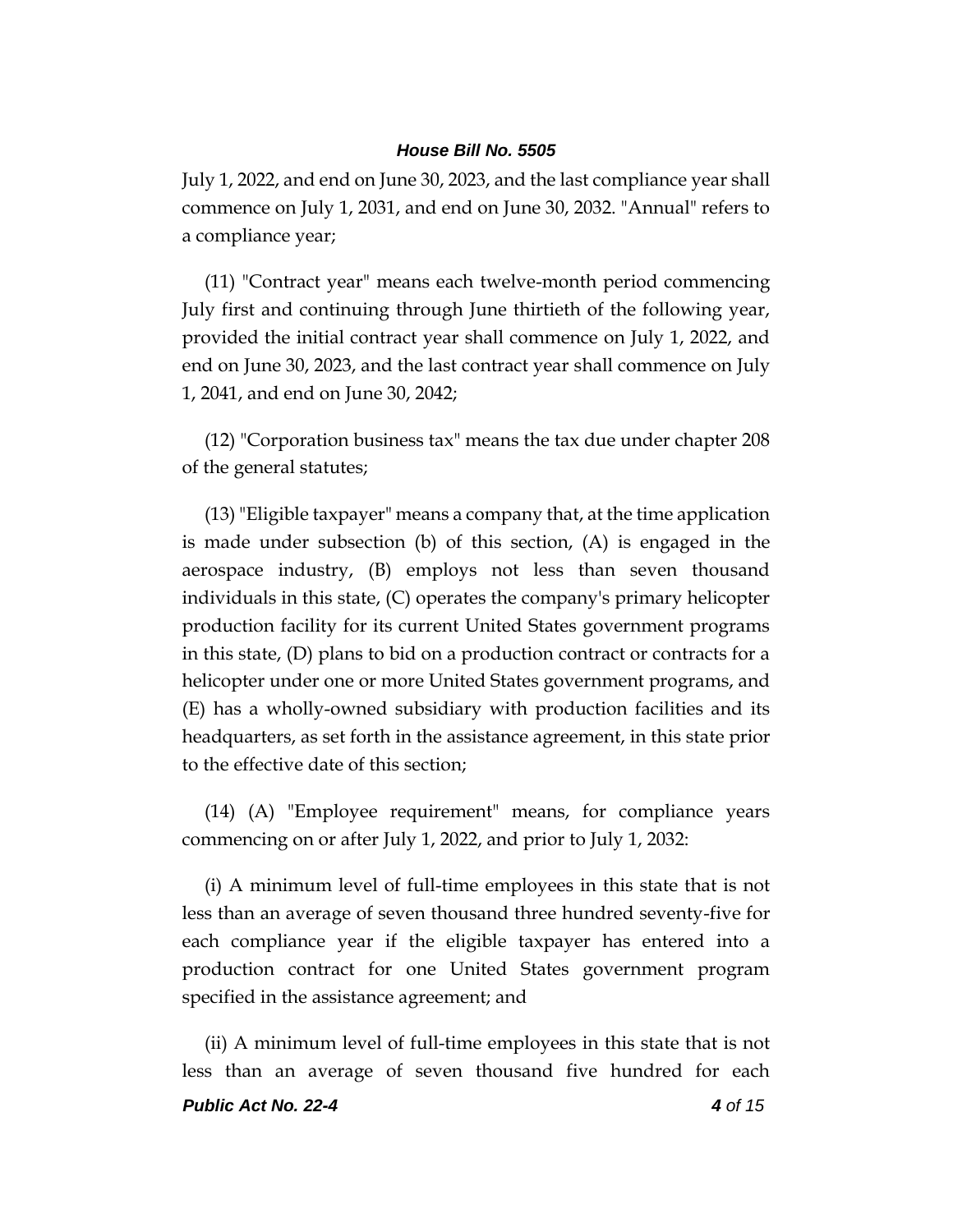compliance year if the eligible taxpayer has entered into production contracts for two United States government programs specified in the assistance agreement.

(B) The average number of full-time employees for each compliance year shall be determined by adding the number of full-time employees at the end of each quarter of the respective compliance year and dividing the sum of such quarters by four;

(15) "Full-time employee" means an employee in this state of the company who works a minimum of thirty-five hours per week. "Fulltime employee" does not include an employee working on a temporary or seasonal basis or any individual who does not receive a federal Form W-2 from the company;

(16) "Minimum requirements" means the minimum conditions the eligible taxpayer must satisfy during each compliance year to qualify for the sales and use tax offset for such compliance year and the refundable tax credit for such compliance year, including, but not limited to, (A) achieving the employee requirement, average wage requirement, supplier spend requirement and capital expenditure requirement, (B) the maintenance of the wholly-owned subsidiary's headquarters, as set forth in the assistance agreement, in this state, (C) the maintenance and operation of the company's primary helicopter production facility for its current United States government programs, as of the date of the assistance agreement, in this state, (D) the undertaking and maintaining in this state of the company's primary production for helicopters to be produced during the term of the assistance agreement under one or more future United States government programs specified in the assistance agreement under production contracts entered into by the eligible taxpayer after the effective date of this section, and (E) the maintenance of diversity and workforce training programs by the company in accordance with the terms of the assistance agreement;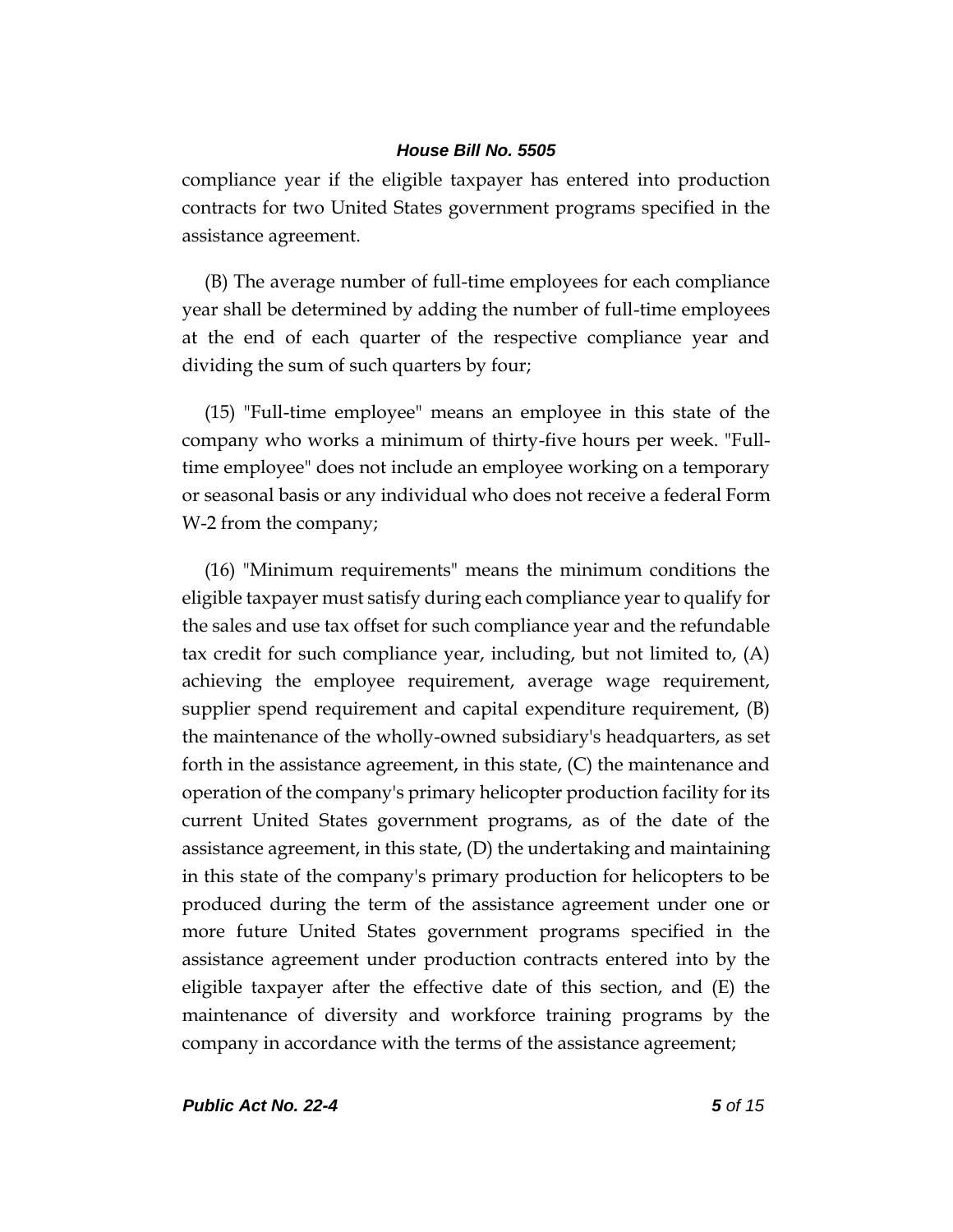(17) "Production" means the various operations related to the completion of a helicopter, including, but not limited to, procurement, engineering, manufacture, assembly, integration and testing;

(18) "Production contract" means a contract with the United States government for the production of helicopters;

(19) "Project tax benefit" means the total benefit accruing to an eligible taxpayer with respect to the sales and use tax offset and the refundable tax credit;

(20) "Refundable tax credit" means the credit described in subsection (e) of this section;

(21) "Regular place of business" means any bona fide office, factory, warehouse or other space in this state at which a supply company is doing business in its own name in a regular and systematic manner and which place is continuously maintained, occupied and used by the supply company in carrying on its business through its employees regularly in attendance to carry on the supply company's business in the supply company's own name. "Regular place of business" does not include a place of business for a statutory agent for service of process, a temporary office or location used by the supply company only for the duration of the contract or an office maintained, occupied and used by a person affiliated with the supply company;

(22) "Sales and use tax" means the taxes due under chapter 219 of the general statutes;

(23) "Sales and use tax offset" means the offset described under subsection (d) of this section;

(24) "Supply company" means any commercial business with a regular place of business in this state that supplies goods and services necessary to support  $(A)$  the manufacturing of company products, or  $(B)$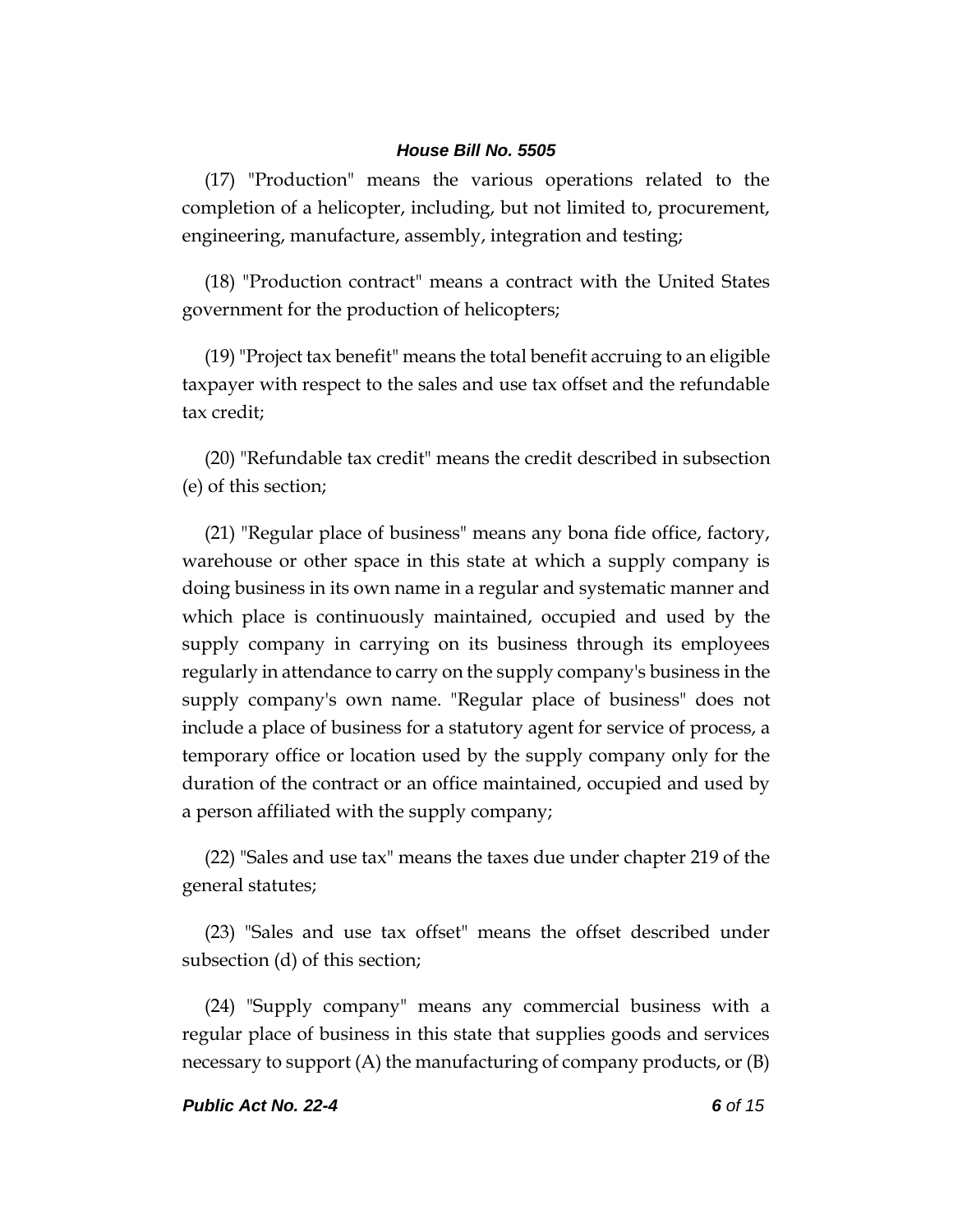company operations. "Supply company" does not include any local, state or federal revenue collection or taxing entity;

(25) (A) "Supplier spend requirement" means, for compliance years commencing on or after July 1, 2022, and prior to July 1, 2032, the total annual spend by the wholly-owned subsidiary and by the company, on behalf of the wholly-owned subsidiary, with supply companies in this state of not less than:

(i) Three hundred million dollars for compliance years commencing on or after July 1, 2022, and prior to July 1, 2024;

(ii) Four hundred ten million dollars for compliance years commencing on or after July 1, 2024, and prior to July 1, 2029; and

(iii) Four hundred seventy million dollars for compliance years commencing on or after July 1, 2029, and prior to July 1, 2032.

(B) If an expenditure qualifies for both the supplier spend requirement and the capital expenditures requirement, the eligible taxpayer may choose between such categories for which such expenditure may be counted. In no event shall any such expenditure be counted towards more than one such category; and

(26) "Wholly-owned subsidiary" means a subsidiary of the company, or such subsidiary's successor to its operations, that has its headquarters, as set forth in the assistance agreement, in this state. "Wholly-owned subsidiary" includes any direct or indirect subsidiary of the company's wholly-owned subsidiary and any limited liability company wholly owned directly or indirectly by the company's whollyowned subsidiary.

(b) (1) Any eligible taxpayer that intends to undertake an aerospace manufacturing project may apply to the commissioner for certification of such project as a certified aerospace manufacturing project. In order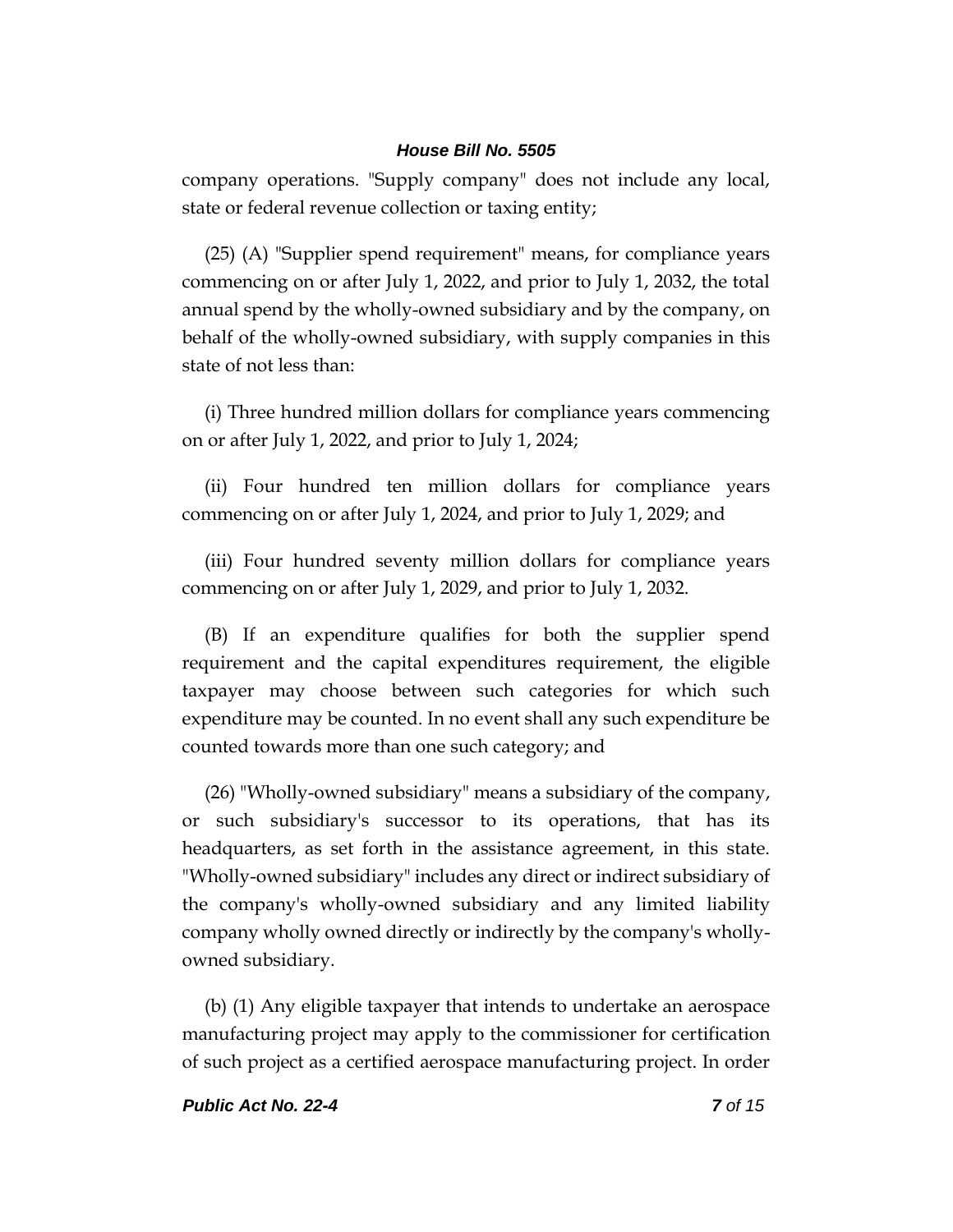to receive such certification, an eligible taxpayer shall apply to the commissioner, in a form acceptable to the commissioner and including such information as prescribed by the commissioner, including, but not limited to, (A) a detailed plan outlining the aerospace manufacturing project, (B) the term of such project, and (C) the estimated expenditures for such project. The commissioner may require such eligible taxpayer to submit such additional information as may be necessary to evaluate the application.

(2) All decisions of the commissioner with respect to any application received under subdivision (1) of this subsection shall be made in the commissioner's discretion. The provisions of this subsection shall not be construed to authorize suit against this state by any taxpayer that is denied certification by the commissioner and shall not be construed as a waiver of sovereign immunity.

(c) (1) Upon certification by the commissioner of an application as provided in subsection (b) of this section, the commissioner may enter into an assistance agreement with an eligible taxpayer pursuant to which the commissioner may, in consideration of the eligible taxpayer's agreement to meet the minimum requirements in a compliance year in connection with the certified aerospace manufacturing project and as further inducement for the eligible taxpayer to enter into an aerospace manufacturing project, agree to permit the eligible taxpayer to offset its sales and use tax liability and to claim a credit against its corporation business tax liability up to a specified amount for the corresponding compliance year.

(2) Such assistance agreement shall have a term of not less than twenty years and shall list:

(A) The specifications of the certified aerospace manufacturing project;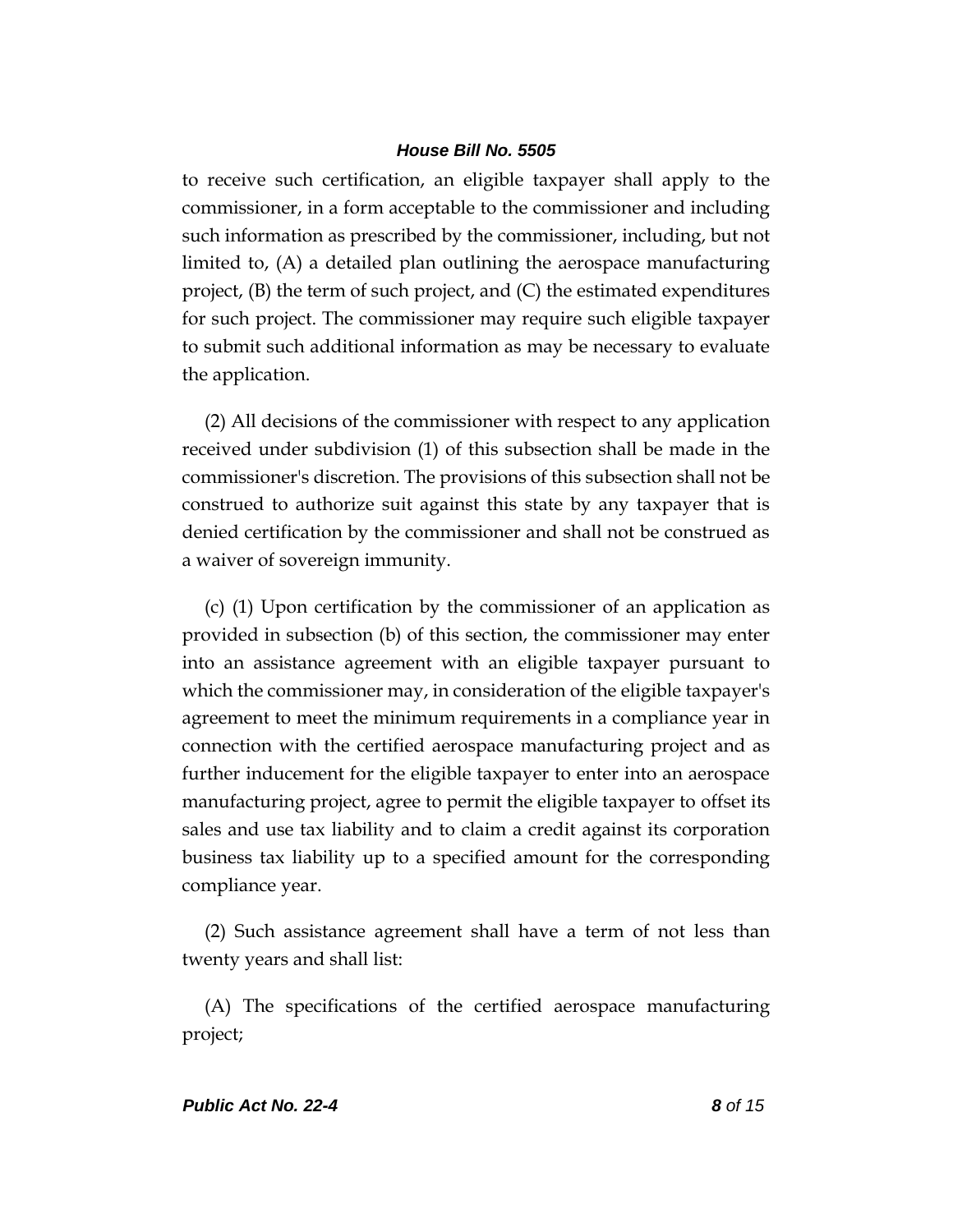(B) The length of time the certified aerospace manufacturing project will take to complete;

(C) The minimum requirements the eligible taxpayer agrees to meet during each compliance year;

(D) The commitment by the eligible taxpayer to (i) maintain the headquarters, as set forth in the assistance agreement, of the whollyowned subsidiary or its successor in this state, (ii) operate its primary helicopter production facility for its current United States government programs, as of the date of the assistance agreement, in this state, and (iii) to undertake and maintain its primary production of helicopters to be produced during the term of the assistance agreement under one or more future United States government programs specified in the assistance agreement in this state under production contracts entered into by the eligible taxpayer after the effective date of this section;

(E) The amount of sales and use tax that the eligible taxpayer is eligible to offset for each compliance year set forth in the assistance agreement, provided the eligible taxpayer meets the minimum requirements for each such compliance year;

(F) The terms and conditions of the repayment of any sales and use tax offsets and other required financial penalties resulting from the eligible taxpayer's failure to comply with the terms of the assistance agreement;

(G) The amount of corporation business tax, subject to the limits set forth in subsection (e) of this section, against which the eligible taxpayer is eligible to claim a credit for each compliance year set forth in the assistance agreement, provided the eligible taxpayer meets the minimum requirements for each such compliance year;

(H) The manner and method for the eligible taxpayer to provide notice of any disputed claim under the assistance agreement; and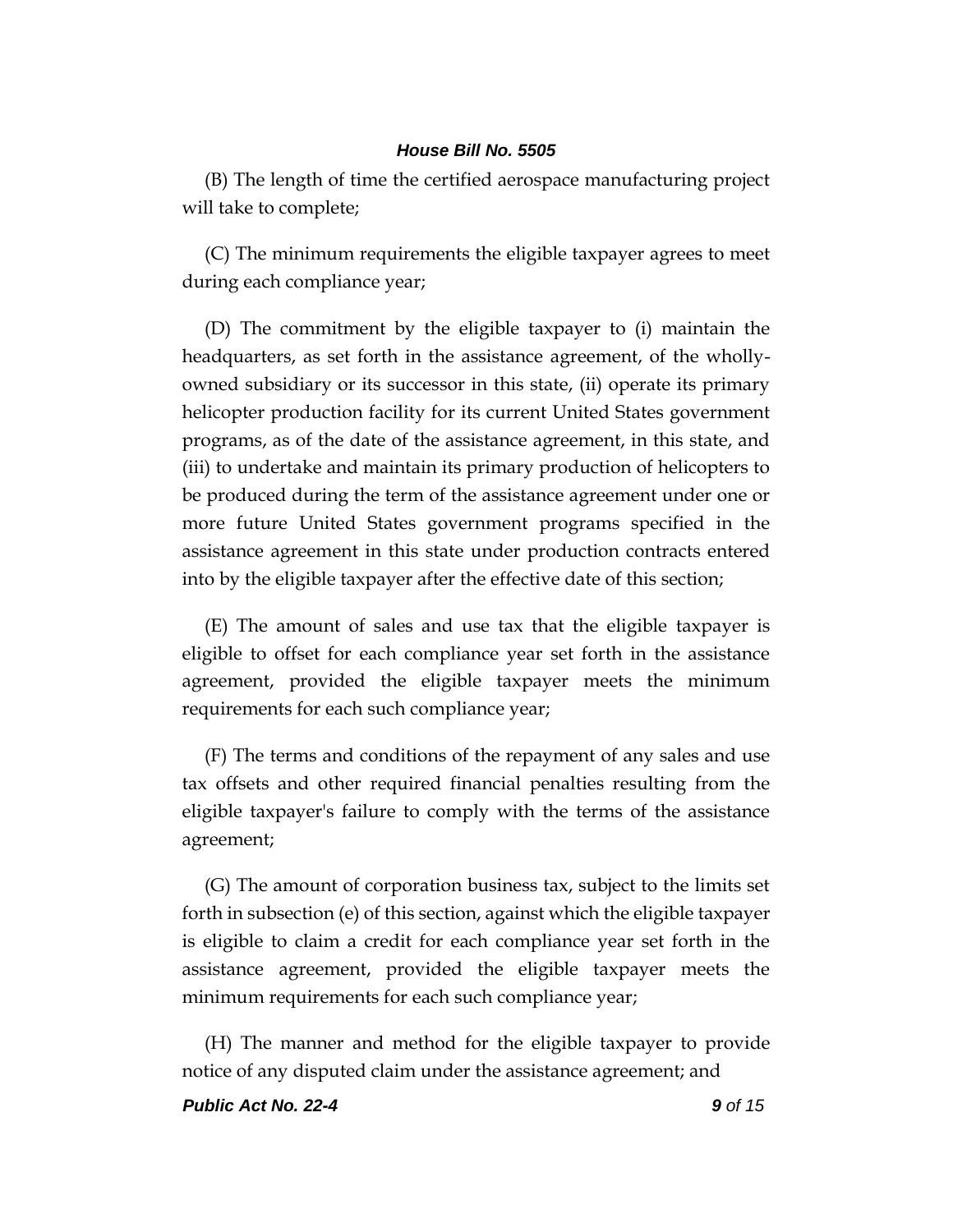(I) Any other terms and conditions the commissioner may require.

(3) The assistance agreement shall provide that the project tax benefit be earned and utilized during the first eight years of the term of any production contract, provided no project tax benefit may be earned or utilized beyond the benefit period.

(4) Any eligible taxpayer that enters into an assistance agreement with the commissioner under this subsection may, in the event of any disputed claim under such assistance agreement, bring an action against this state to the superior court for the judicial district of Hartford for the purpose of having such claim determined, provided notice of such disputed claim is first given to the commissioner in the manner and method described in such assistance agreement. No such action shall be allowed unless it is brought not later than two years after the date on which the eligible taxpayer gave proper notice to the commissioner in accordance with such assistance agreement. All legal defenses under such assistance agreement, except sovereign immunity, are reserved to this state.

(5) If the provisions of subsection (c) or (e) of section 32-223 of the general statutes or section 32-462 of the general statutes are in conflict with the assistance agreement, the provisions of such assistance agreement shall supersede.

(6) Upon the execution of the assistance agreement, the commissioner shall issue an allocation notice stating the maximum combined amount of the sales and use tax offset and the refundable tax credit available to the eligible taxpayer for the benefit period and the specific requirements the eligible taxpayer shall meet to qualify for such offset and credit. Such notice shall certify to the eligible taxpayer that the offsets and credits may be claimed by the eligible taxpayer if the eligible taxpayer meets the specific requirements set forth in the notice.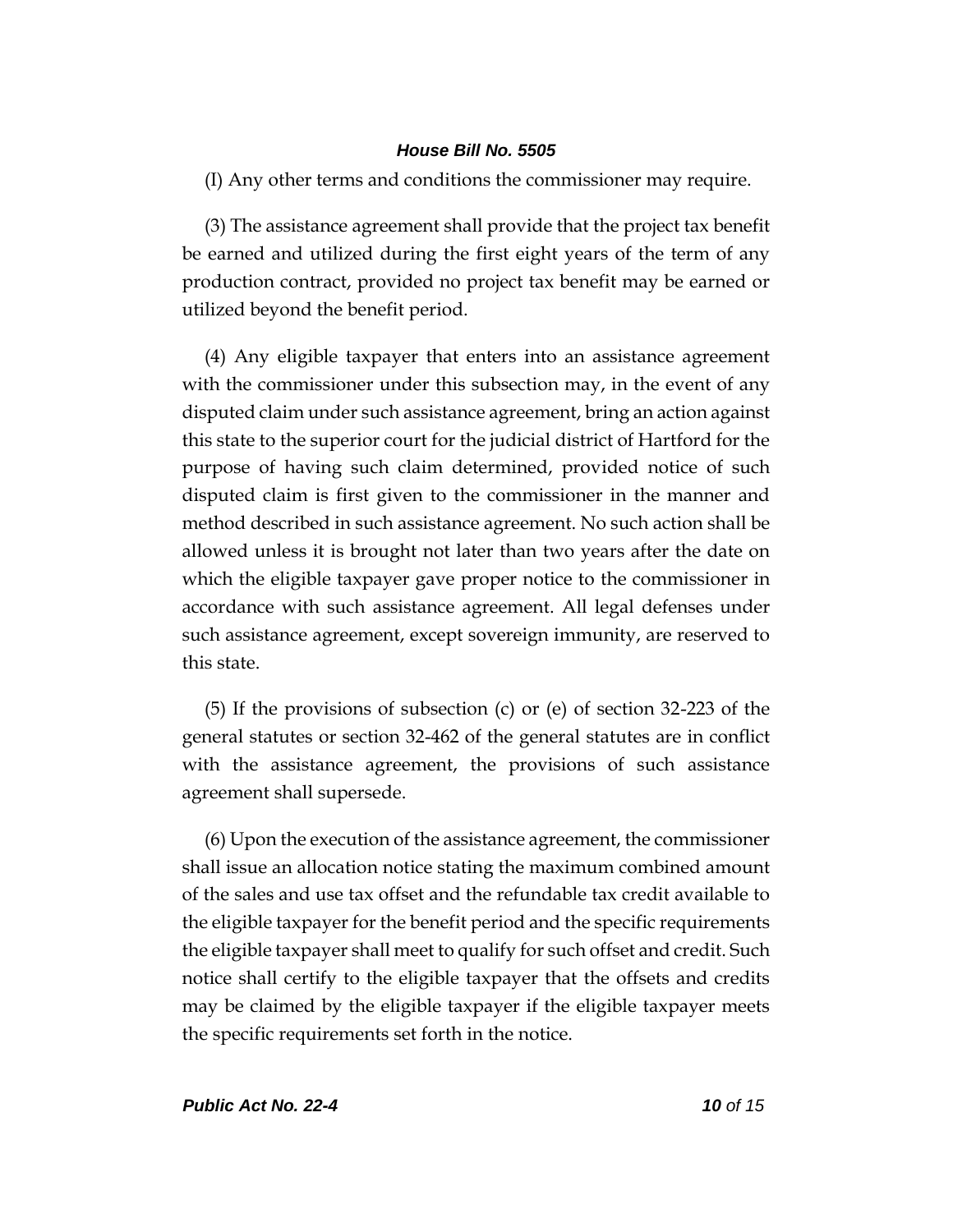(d) (1) The assistance agreement shall provide for the offset of sales and use tax amounts otherwise payable by the eligible taxpayer under the provisions of chapter 219 of the general statutes. Such offset shall be made in the form, timing and manner determined by the commissioner in consultation with the Commissioner of Revenue Services. The sales and use tax offset amounts shall be calculated after the application of all other sales and use tax exemptions set forth in chapter 219 of the general statutes in effect on the effective date of this section and any subsequent amendments to said chapter that the eligible taxpayer is eligible to claim. Nothing in this subsection shall affect the eligible taxpayer's ability to claim the sales and use tax exemptions that it otherwise qualifies for under any provision of the general statutes.

(2) Subsequent to a production contract taking effect for helicopters to be produced during the term of the assistance agreement, not later than sixty days after the end of each compliance year or, if the eligible taxpayer requests and the commissioner approves an extended date, not later than such extended date, the eligible taxpayer shall certify, subject to a third-party audit performed in accordance with the Department of Economic and Community Development audit guide or such protocols as may be set forth in the assistance agreement, the actual employment, wages, supplier spend and capital expenditure amounts to the commissioner in accordance with the requirements of the assistance agreement. If the results of such audit reveal that the eligible taxpayer has claimed a sales and use tax offset in excess of the amount allowable, the eligible taxpayer shall be subject to the repayment provisions as set forth in the assistance agreement. At the end of each compliance year, upon receipt of the eligible taxpayer's certification, the commissioner shall notify the Commissioner of Revenue Services whether the eligible taxpayer has met all minimum requirements necessary to qualify for the sales and use tax offset or is required to repay the amount of such offset in accordance with the terms of the assistance agreement.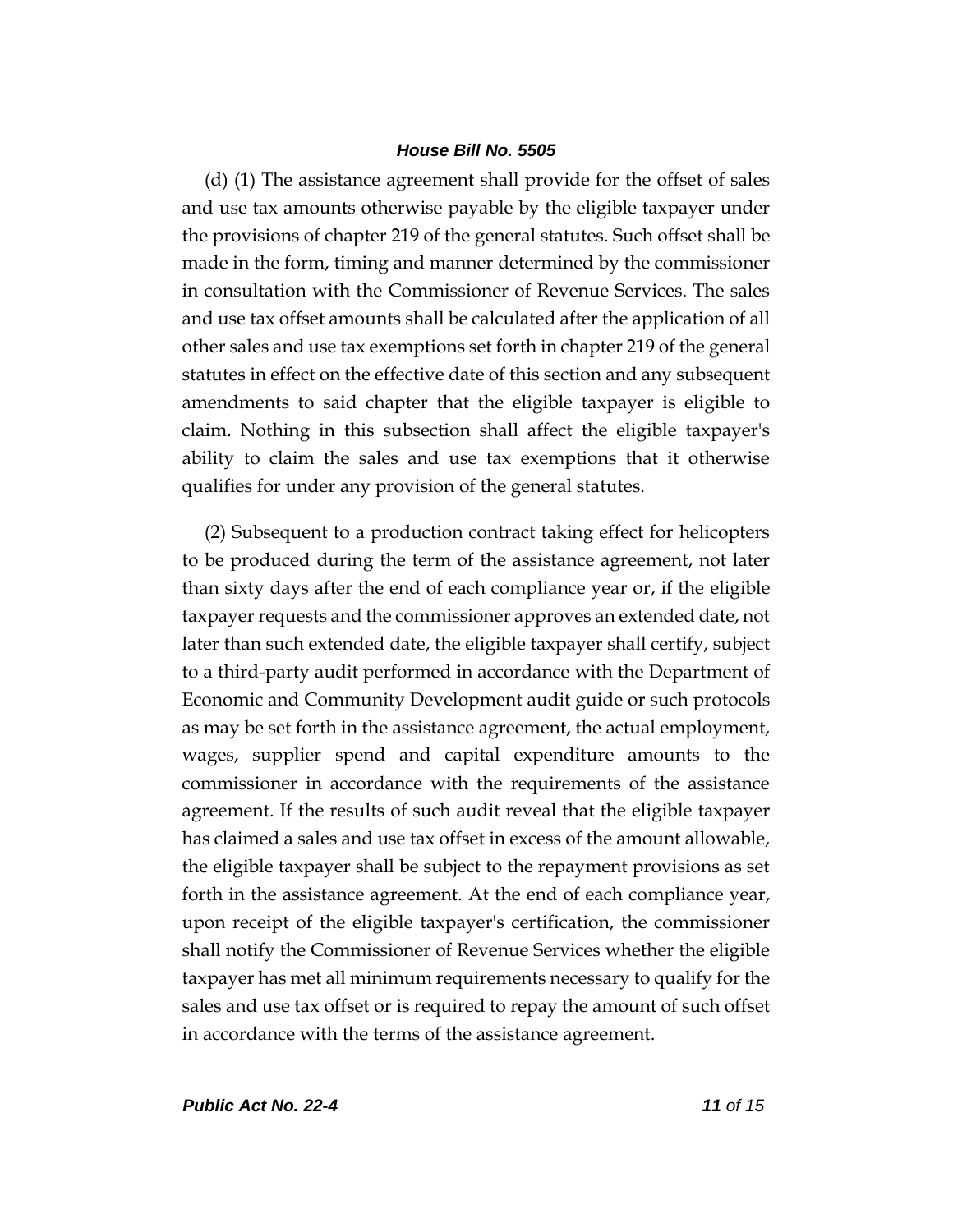(e) (1) If the results of the audit performed pursuant to subdivision (2) of subsection (d) of this section reveal that the eligible taxpayer was unable to utilize all of the sales and use tax offset to which it was entitled under the assistance agreement for a compliance year against its sales and use tax liability, the assistance agreement shall permit the eligible taxpayer to claim the excess amount as a refundable tax credit, not to exceed five million dollars for each compliance year, against the corporation business tax. If the amount of the excess is greater than five million dollars for any compliance year, the excess over five million dollars shall be carried forward to future compliance years to offset the eligible taxpayer's sales and use tax liability and then as refundable tax credits of up to five million dollars for each compliance year against the eligible taxpayer's corporation business tax liability, until the excess is fully utilized, except that no carry-forward shall extend beyond the benefit period. Such carry-forward shall be utilized prior to any sales and use tax offset earned in any subsequent compliance year.

(2) If the amount of the refundable tax credit exceeds the eligible taxpayer's corporation business tax liability for the applicable income year, the Commissioner of Revenue Services shall treat such excess as an overpayment and shall refund the amount of such excess, without interest, to the eligible taxpayer. In no event shall the refundable tax credits allowed under this subsection exceed forty-five million dollars in the aggregate over the term of the assistance agreement. The eligible taxpayer shall claim the refundable tax credit allowed under this subsection on its corporate tax return for the income year that ends during the compliance year and such credit shall not be subject to the limits set forth in section 12-217zz of the general statutes. Notwithstanding the provisions of section 12-217aa of the general statutes, such credit shall be claimed after all other tax credits have been claimed.

(3) Not later than thirty days after the commissioner receives an audit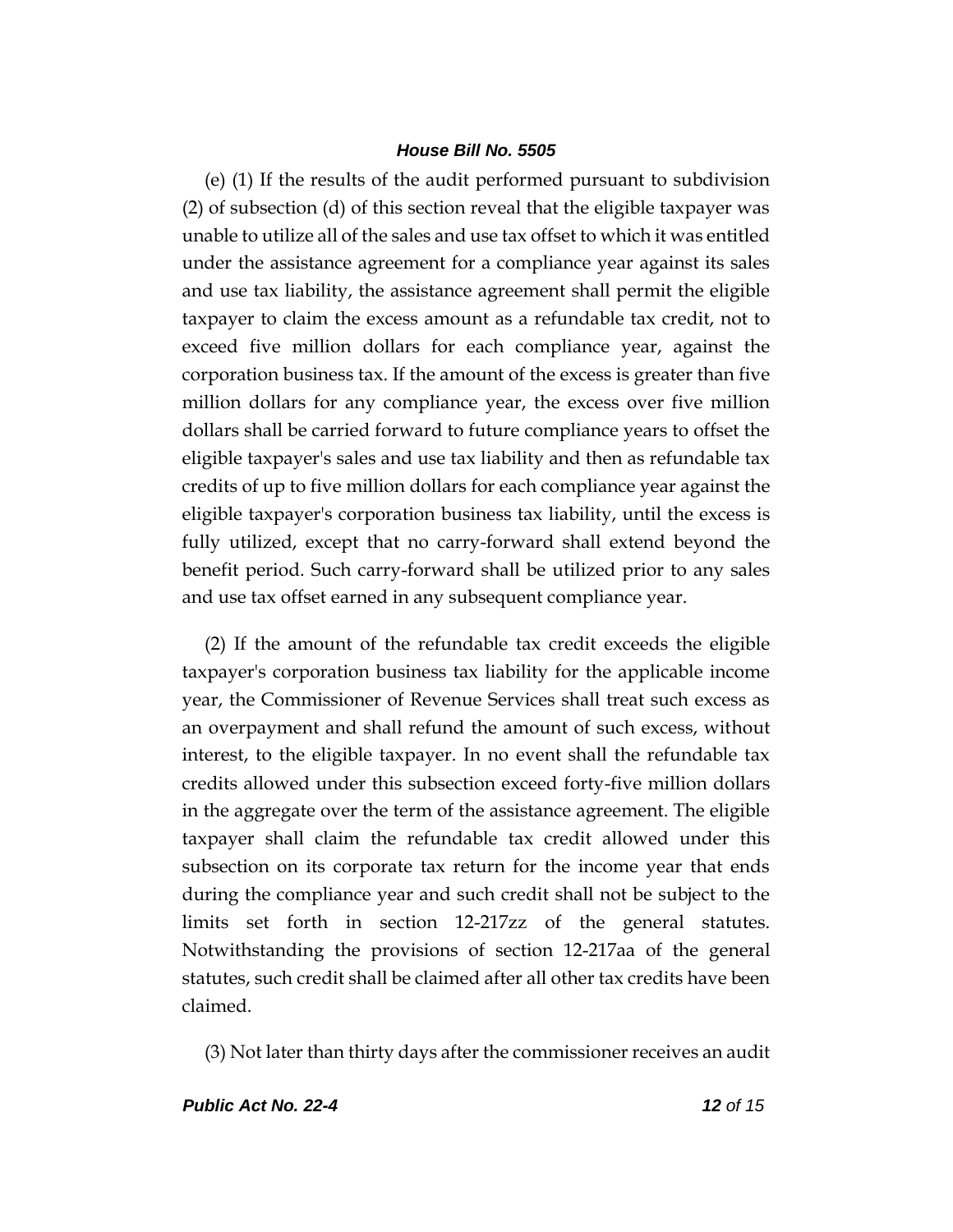performed pursuant to subdivision (2) of subsection (d) of this section or as provided for in the assistance agreement, during each year of the benefit period, the Department of Economic and Community Development shall issue the eligible taxpayer a credit voucher that sets forth the amount of the refundable tax credit permitted pursuant to this subsection and the income year for which such credit may be claimed. The commissioner shall annually provide to the Commissioner of Revenue Services a report detailing all credit vouchers that have been issued under this subsection.

(f) (1) The eligible taxpayer shall pay the total amount of project tax benefit that was utilized by the eligible taxpayer for a particular compliance year and any penalty set forth in the assistance agreement if the commissioner determines that the eligible taxpayer failed to satisfy any of the minimum requirements for such compliance year.

(2) The project tax benefit utilized by the eligible taxpayer under subsections (d) and (e) of this section shall be subject to recapture during the contract years commencing on or after July 1, 2032, and ending on June 30, 2042, if the eligible taxpayer fails to satisfy during such time period certain annual thresholds relating to employee head count, average wages, supplier spend and capital expenditures, as detailed in the assistance agreement, and such other requirements including (A) the maintenance of the wholly-owned subsidiary's headquarters, as set forth in the assistance agreement, in this state, (B) the maintenance and operation of the company's primary helicopter production facility for its current United States government programs, as of the date of the assistance agreement, in this state, (C) the undertaking and maintaining in this state of the company's primary production for helicopters to be produced during the term of the assistance agreement under one or more of its future United States government programs specified in the assistance agreement under production contracts entered into by the eligible taxpayer after the effective date of this section, and (D) the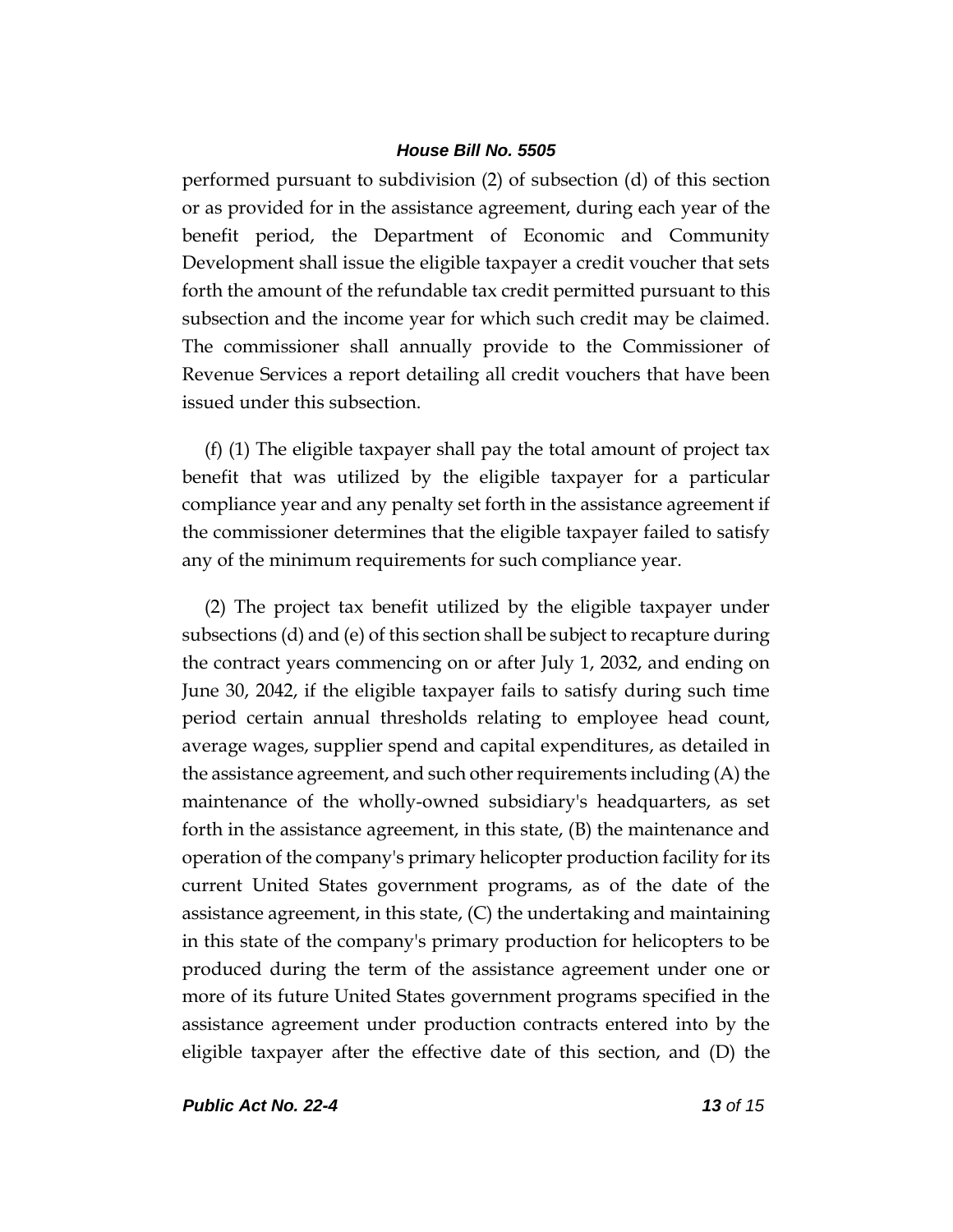maintenance of diversity and workforce training programs by the company in accordance with the terms of the assistance agreement.

(3) If the eligible taxpayer enters into a production contract with the United States government for one helicopter program specified in the assistance agreement, the targeted job requirement shall be seven thousand two hundred fifty, and the minimum job requirement shall be six thousand for each of the years subject to the recapture under subdivision (2) of this subsection. If the eligible taxpayer enters into production contracts with the United States government for two helicopter programs specified in the assistance agreement, the targeted job requirement shall be seven thousand seven hundred fifty, and the minimum job requirement shall be seven thousand for each of the years subject to the recapture under subdivision (2) of this subsection. The annual recapture amount shall be (A) repaid if the number of actual jobs in any year subject to the recapture is less than the minimum job requirement, and (B) prorated at ninety per cent value of the annual recapture amount if the number of actual jobs is equal to or greater than the minimum job requirement but less than the targeted job requirement. In addition to the recapture job obligation, the commissioner may require other criteria, including, but not limited to, wage requirements, with respect to the recapture of the remaining ten per cent of the annual recapture amount. In no event shall the amount of the recapture exceed the annual recapture amount.

(g) The aggregate amount of the project tax benefit granted by the commissioner under this section shall not exceed (1) six million two hundred fifty thousand dollars for each compliance year or fifty million dollars during the term of the assistance agreement if the eligible taxpayer has entered into a production contract after the effective date of this section with the United States government for one helicopter program specified in the assistance agreement, and (2) nine million three hundred seventy-five thousand dollars for each compliance year